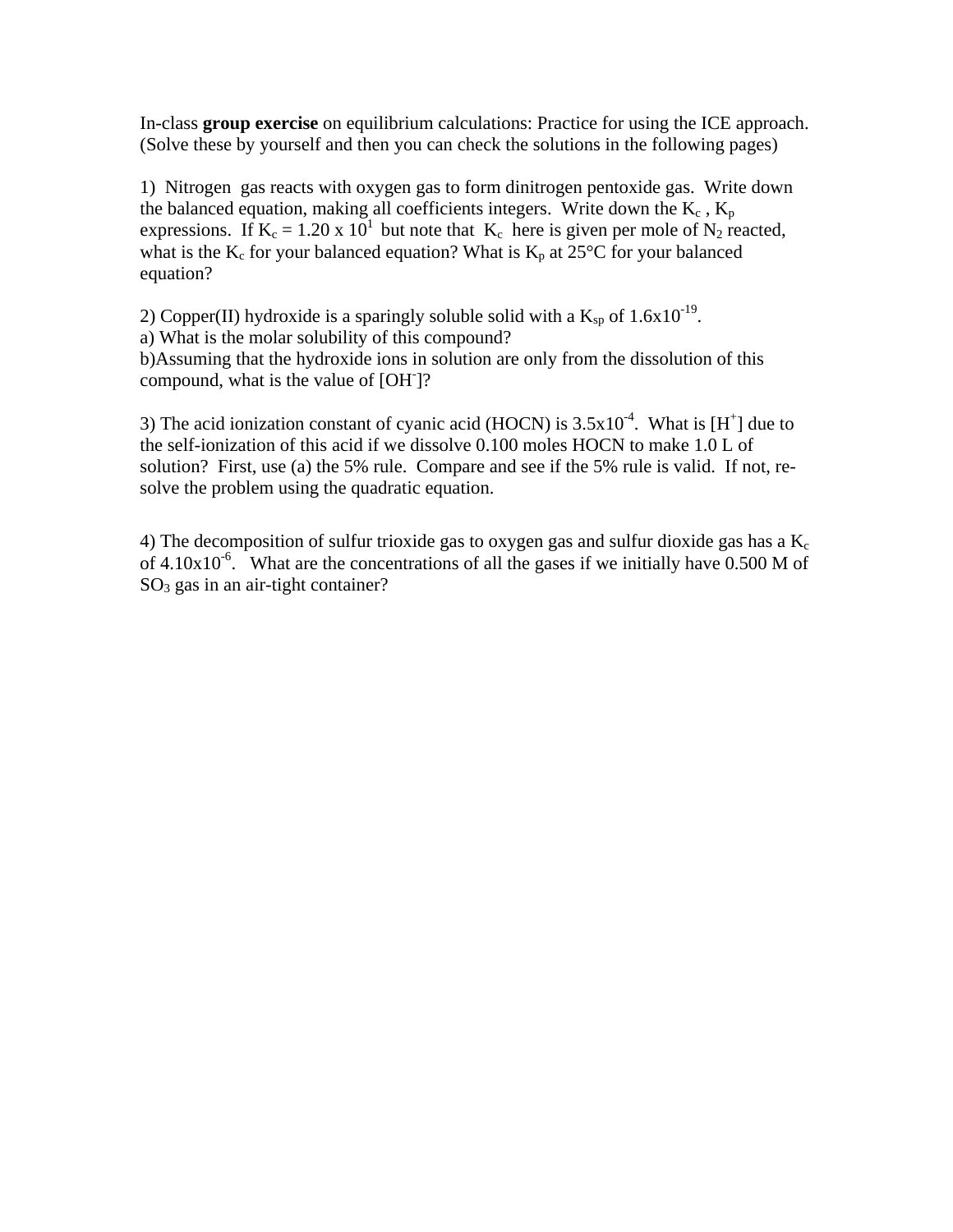## Solutions:

In-class **group exercise** on equilibrium calculations: Practice for using the ICE approach.

1) Nitrogen gas reacts with oxygen gas to form dinitrogen pentoxide gas. Write down the balanced equation, making all coefficients integers. Write down the  $K_c$ ,  $K_p$  expressions. If  $K_c = 1.20 \times 10^1$  but note that  $K_c$  here is given per mole of  $N_2$  reacted, what is the  $K_c$  for your balanced equation? What is  $K_p$  at 25°C for your balanced equation?

Solution: Balanced equation is  $2 N_2(g) + 5 O_2(g) \leq z \leq 2 N_2 O_5(g)$ 

The given K<sub>c</sub> is for: N<sub>2</sub> + (5/2) O<sub>2</sub> 
$$
\langle
$$
=> > N<sub>2</sub>O<sub>5</sub>  
\nSo for our equation,  $\mathbf{K}_c = (1.20 \times 10^1)^2 = 1.44 \times 10^2$   
\n $K_c = \frac{[N_2 O_5]^2}{[N_2]^2 [O_2]^5}$  and  $K_p = \frac{P_{N_2 O_5}^2}{P_{N_2}^2 P_{O_2}^5}$  note value of R used  
\n $K_p = K_c (RT)^{\Delta n} = (1.44 \times 10^2) \{ (0.0821)(298) \}^{(2-(2+5))} = \frac{144}{(24.5)^5} = 1.63 \times 10^{-5}$ 

2) Copper(II) hydroxide is a sparingly soluble solid with a  $K_{sp}$  of 1.6x10<sup>-19</sup>.

a) What is the molar solubility of this compound?

b)Assuming that the hydroxide ions in solution are only from the dissolution of this compound, what is the value of [OH]?

(a) Cu(OH)<sub>2</sub>(s) 
$$
\le
$$
 = $>$  Cu<sup>2+</sup>(aq) + 2 OH'(aq) K<sub>sp</sub> = 1.6x10<sup>-19</sup> = [Cu<sup>2+</sup>][OH]<sup>2</sup> = x(2x)<sup>2</sup> = 4x<sup>3</sup>  
\nso, x<sup>3</sup> =  $\frac{1.6x10^{-19}}{4}$  =  $>$  x = **3.42x10**<sup>7</sup>

(b) 
$$
[OH] = 2x = 2(3.42x10^{-7}) = 6.84 x10^{-7}M
$$

3) The acid ionization constant of cyanic acid (HOCN) is  $3.5 \times 10^{-4}$ . What is [H<sup>+</sup>] due to the self-ionization of this acid if we dissolve 0.100 moles HOCN to make 1.0 L of solution? First, use (a) the 5% rule. Compare and see if the 5% rule is valid. If not, resolve the problem using the quadratic equation.

Solution: HOCN 
$$
\langle == \rangle
$$
 H<sup>+</sup> + OCN  $K_{sp} = 3.5x10^{-4} = \frac{[H^+][OCN^-]}{[HOCN]} = \frac{x^2}{0.100 - x}$   
\n0.100-x x x  
\nUsing 5% rule:  
\nx  $\langle 5\% \text{ of } 0.100 \text{ and so, } x^2 = (0.100)(3.5x10^{-4}) = \langle x \rangle = \sqrt{3.5x10^{-5}} = 5.9x10^{-3}$   
\nchecking:  $(5.9x10^{-3}/0.100) \times 100\% = 5.9\% > 5\%$  so we need the quadratic equation:  
\nUse quadratic equation:  $x^2 + 3.5x10^{-4} \times -3.5x10^{-5} = 0$ ;  
\n $x = \frac{-3.5x10^{-4} \pm \sqrt{(3.5x10^{-4})^2 - 4(1)(-3.5x10^{-5})}}{2(1)}$  (compare)  
\n $x = \frac{-3.5x10^{-4} \pm \sqrt{(3.5x10^{-4})^2 - 4(1)(-3.5x10^{-5})}}{2(1)}$  =  $\frac{-3.5x10^{-4} \pm 1.2x10^{-2}}{2} = 5.8x10^{-3}M$